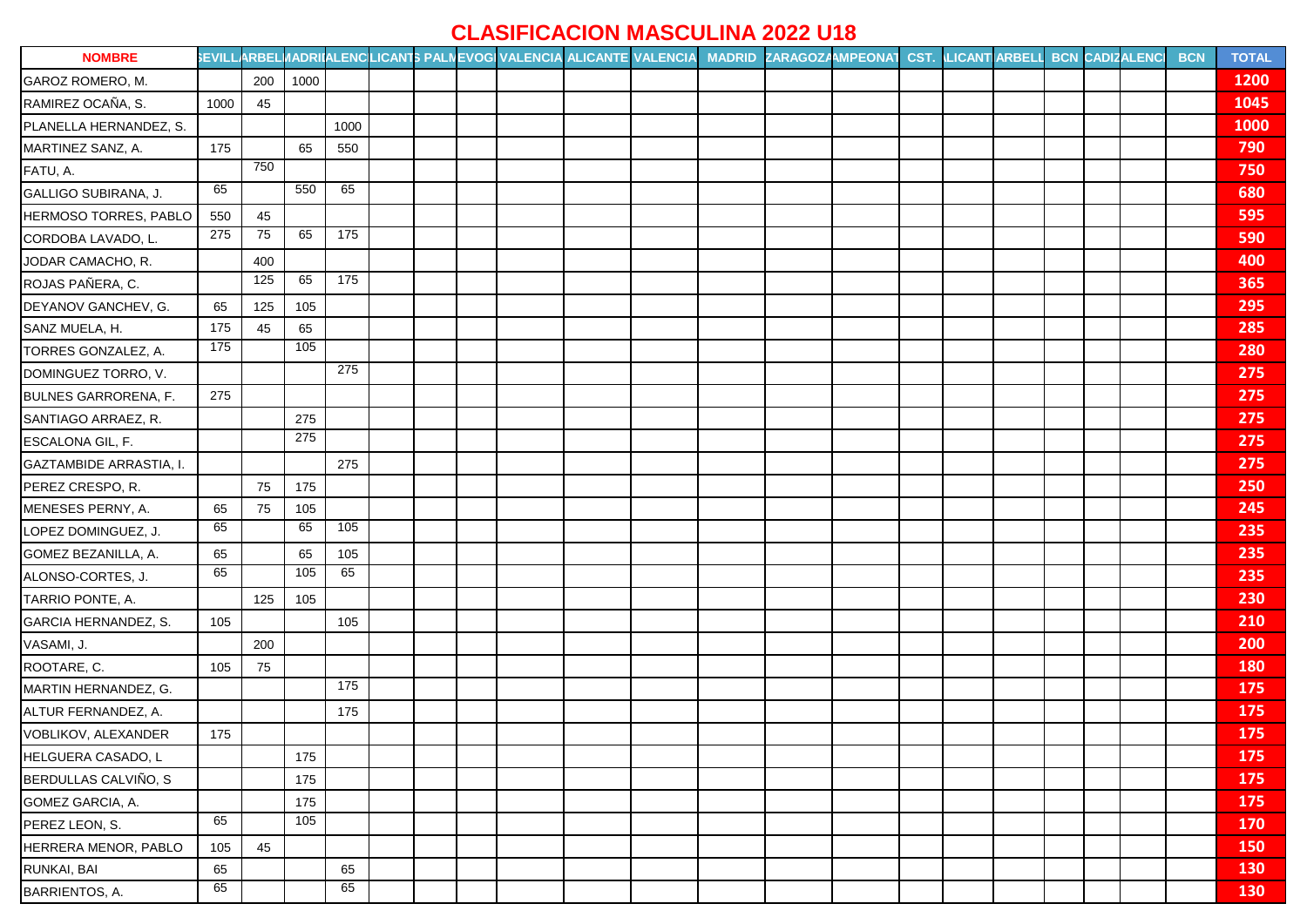| DELGADO LOPEZ, A.        | 65  |     | 65  |     |  |  |  |  |  |  |  |  | 130        |
|--------------------------|-----|-----|-----|-----|--|--|--|--|--|--|--|--|------------|
| DE LA TORRE RIVERO, R.   | 65  |     | 65  |     |  |  |  |  |  |  |  |  | 130        |
| FERNANDEZ RUIZ, R.       |     | 125 |     |     |  |  |  |  |  |  |  |  | 125        |
| IBARROLA ASENJO, A.      |     |     | 65  | 45  |  |  |  |  |  |  |  |  | 110        |
| SOBICH LOPEZ, P.         |     |     | 65  | 45  |  |  |  |  |  |  |  |  | <b>110</b> |
| DIAZ CAMACHO, PEDRO      | 65  | 45  |     |     |  |  |  |  |  |  |  |  | 110        |
| GARCIA SUAREZ, D.        |     | 45  | 65  |     |  |  |  |  |  |  |  |  | <b>110</b> |
| VILLACAMPA GOÑI, I       |     |     |     | 105 |  |  |  |  |  |  |  |  | 105        |
| FOIX SOTOS, L.           |     |     |     | 105 |  |  |  |  |  |  |  |  | 105        |
| VEDIA SANCHEZ, G.        |     |     |     | 105 |  |  |  |  |  |  |  |  | 105        |
| FERNANDEZ DE LARREA, B.  |     |     |     | 105 |  |  |  |  |  |  |  |  | 105        |
| SOLDA, G.                | 105 |     |     |     |  |  |  |  |  |  |  |  | 105        |
| GOMEZ LLAMAS, E.         | 105 |     |     |     |  |  |  |  |  |  |  |  | 105        |
| MARTIN MELO, AUSIAS      | 105 |     |     |     |  |  |  |  |  |  |  |  | 105        |
| DIAZ RUIZ, C.            | 105 |     |     |     |  |  |  |  |  |  |  |  | 105        |
| CALERO LOPEZ, C          | 105 |     |     |     |  |  |  |  |  |  |  |  | 105        |
| LANA ALMEIDA, E.         |     |     | 105 |     |  |  |  |  |  |  |  |  | 105        |
| HIDALGO ELIZALDE, G.     |     |     | 105 |     |  |  |  |  |  |  |  |  | 105        |
| HINES, H.                |     |     |     | 105 |  |  |  |  |  |  |  |  | 105        |
| GARCIA GARCIA, A.        |     | 75  |     |     |  |  |  |  |  |  |  |  | 75         |
| RUSSELL, G.              |     | 75  |     |     |  |  |  |  |  |  |  |  | 75         |
| MACHADO GALLEGO, MIGUEL  |     | 75  |     |     |  |  |  |  |  |  |  |  | 75         |
| SANDERS DASHIELL, OLIVER |     | 75  |     |     |  |  |  |  |  |  |  |  | 75         |
| CALDUCH CHERTA, X.       |     |     |     | 65  |  |  |  |  |  |  |  |  | 65         |
| DASI PASCUAL, JOAN       |     |     |     | 65  |  |  |  |  |  |  |  |  | 65         |
| VALLEJO VARGAS, P        |     |     |     | 65  |  |  |  |  |  |  |  |  | 65         |
| CERVERA VIERA, P.        |     |     |     | 65  |  |  |  |  |  |  |  |  | 65         |
| PRATS NAVARRETE, J.      |     |     |     | 65  |  |  |  |  |  |  |  |  | 65         |
| DUESO, P.                |     |     |     | 65  |  |  |  |  |  |  |  |  | 65         |
| URIZ ARANDA, A.          |     |     |     | 65  |  |  |  |  |  |  |  |  | 65         |
| JUAN MAÑO, N.            |     |     |     | 65  |  |  |  |  |  |  |  |  | 65         |
| SHINDE, J.               |     |     |     | 65  |  |  |  |  |  |  |  |  | 65         |
| DE LORENZO VICENTE, G.   |     |     |     | 65  |  |  |  |  |  |  |  |  | 65         |
| PLANA QUIROS, J.         |     |     |     | 65  |  |  |  |  |  |  |  |  | 65         |
| VALDES BLASCO, P.        | 65  |     |     |     |  |  |  |  |  |  |  |  | 65         |
| NILSSON, T.              | 65  |     |     |     |  |  |  |  |  |  |  |  | 65         |
| EXPOSITO SIRERA, V.      | 65  |     |     |     |  |  |  |  |  |  |  |  | 65         |
| VAZQUEZ ENOMA, IVAN      | 65  |     |     |     |  |  |  |  |  |  |  |  | 65         |
| RODRIGUEZ GONZALEZ, P.   |     |     | 65  |     |  |  |  |  |  |  |  |  | 65         |